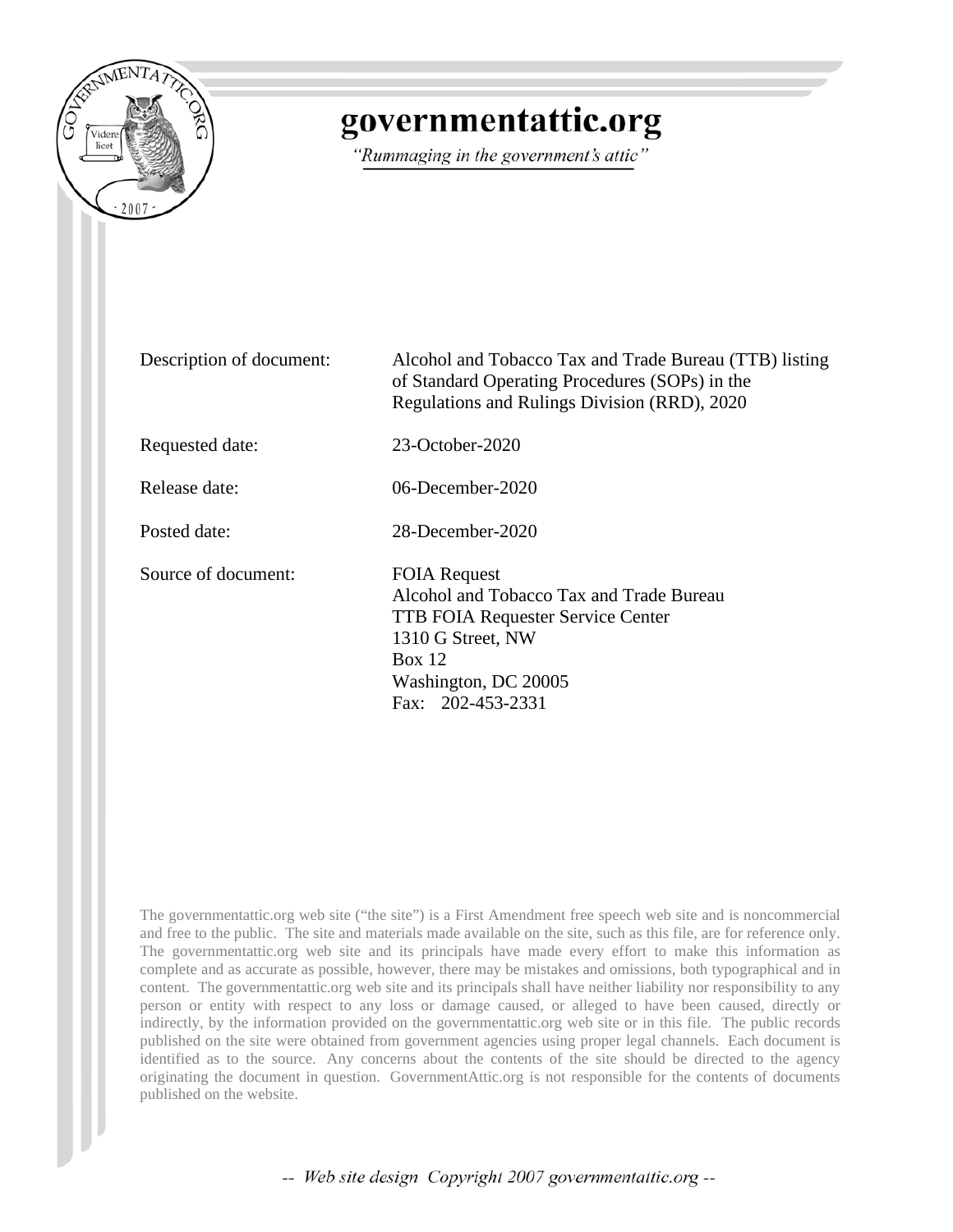

**DEPARTMENT OF THE TREASURY**  ALCOHOL AND TOBACCO TAX AND TRADE BUREAU WASHINGTON, D.C. 20005

December 6, 2020

Refer to: **2020-10-057**  4040000

SENT VIA EMAIL

This letter is in response to your Freedom of Information Act (FOIA) request to the Alcohol and Tobacco Tax and Trade Bureau (TTB) dated October 23, 2020. You are requesting a copy of the listing of Standard Operating Procedures (SOPs) in the Regulations and Rulings Division (RRD).

We conducted a search of files within TTB for records responsive to your request and identified one page which is being released in its entirety.

Please note we are charging no fee for processing your request. If you have any questions regarding this letter, feel free to contact Quinton Mason, TTB Disclosure Officer, by telephone at (202) 882-9904 or by e-mail at TTBFOIA@ttb.gov, and reference FOIA number **2020-10-057.** 

Sincerely,

Amy R. Greenber Director, Regulations and Rulings Division Digitally signed by Amy R. Greenberg Date: 2020.12.06 20:20:41 -05'00'

Enclosure(s): As stated